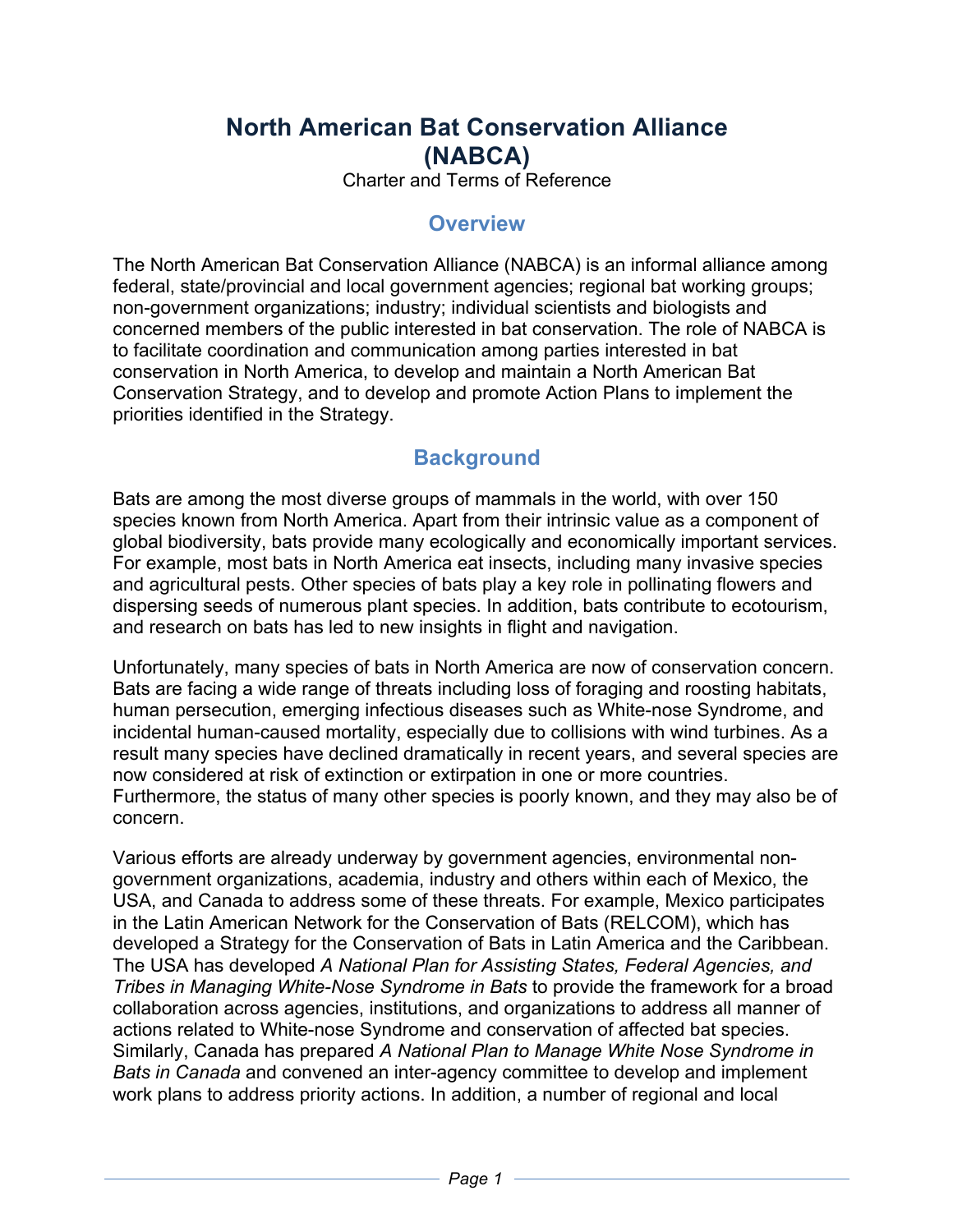working groups have been formed to address bat conservation needs in their respective regions. Various groups are working to develop recovery plans for federally listed endangered species and other working groups have been developed to address particular threats such as mortality from wind turbines.

These efforts would benefit from improved coordination and cooperation among regions and countries for several reasons. Many of the threats are shared among regions, and strategies and approaches to address them in one area could be relevant elsewhere. Cooperative efforts would result in synergies and improved efficiencies to optimize conservation efforts. Furthermore, bats are highly mobile and travel freely across regional and national boundaries. Thus management efforts in all regions are needed to address their full life cycle conservation needs. Consequently, sharing resources and expertise among regions can lead to more efficient and effective conservation actions.

The North American Bat Conservation Alliance will facilitate communication, coordination and cooperation among all parties interested in bat conservation in Mexico, the United States, and Canada in their efforts to manage and conserve North American bat populations. The concept of NABCA has been developed over many years, and the proposed structure builds upon the strengths of various past efforts to organize bat conservation partnerships in North America.

#### **Mission**

The mission of the North American Bat Conservation Alliance is to promote the conservation of bats in North America by facilitating cooperation, coordinating priorities, and elevating awareness of bats, for the benefits of bats, people, and their ecosystems.

### **NABCA Structure**

NABCA is an informal alliance among any and all parties concerned about maintaining healthy bat populations, including federal, state/provincial and local government agencies, industries, non-governmental organizations, researchers, and concerned members of the public. It builds on the structure of existing regional and national bat working groups. NABCA is guided by a Steering Committee with support from a coordinator.

The role of NABCA is to facilitate coordination and communication among parties; to develop and maintain a North American Bat Conservation Strategy that identifies conservation priorities and strategies; and to prepare and guide Action Plans to implement the priorities identified in the Strategy.

NABCA is not a formal membership organization; rather, it is envisioned as a structure to enhance the effectiveness of existing organizations by encouraging communication and cooperation among groups; by identifying continental conservation priorities and strategies to address them; and by creating a cohesive continental voice to enhance support for bat conservation.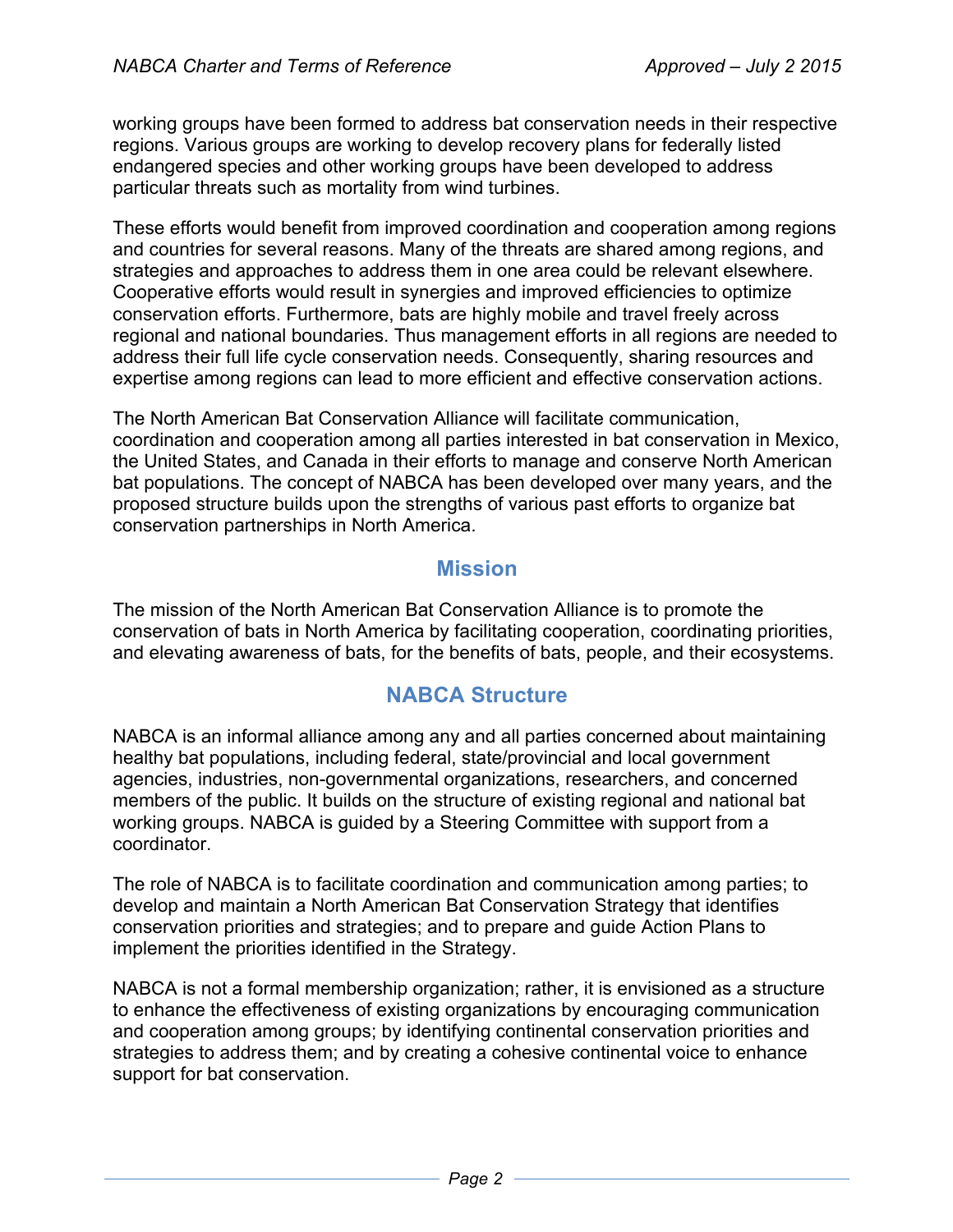### **NABCA Steering Committee**

NABCA is guided by a Steering Committee, chaired by one representative from each of Canada, the United States of America, and Mexico, with support from a coordinator.

**Mandate:** The role of the NABCA Steering Committee is to provide a continental forum for sharing information and perspectives among and within each of the three participating countries; to prepare and regularly update a North American Bat Conservation Strategy; and to develop approaches to encourage implementation of actions to achieve the priorities identified in the Plan.

**Membership:** The Steering Committee shall consist of 10-12 members, including 3 cochairs.

- **Co-chairs:** The co-chairs include one representative from each of Canada, the United States of America, and Mexico. These shall be appointed by the respective wildlife agencies of each country, but may or may not be government employees.
- **Working Group representatives:** The four regional working groups (the Northeast Bat Working Group, the Southeastern Bat Diversity Network, the Midwest Bat Working Group, the Western Bat Working Group), the Program for Conservation of Mexican Bats, and Canada's Interagency White Nose Syndrome Committee each appoint one representative.
- **At-large members***:* The remaining members are selected by the co-chairs to provide additional perspectives and expertise related to bat conservation.

The Steering Committee must have at least two members (including the co-chairs) from each of the three countries.

Members are expected to provide regular input to the committee through participation in meetings, and through correspondence.

All members are appointed for an initial term of two years, which may be renewed. Members who are consistently unable to attend meetings and do not provide input to the committee in other ways may be asked to step down by the chairs. Members who wish to step down early shall endeavor to provide at least one (1) month notice to enable a replacement to be found.

At-large members may be nominated by any interested persons and are approved by the co-chairs and working group representatives.

**Meetings:** The Steering Committee shall meet at least three times per year, either through teleconference, video-conference or in-person. A quorum of at least 50% of the current membership is needed to conduct formal business of the Alliance.

In-person meetings should be planned to coincide with other meetings related to bats or bat conservation which would be attended by multiple members of the Committee, such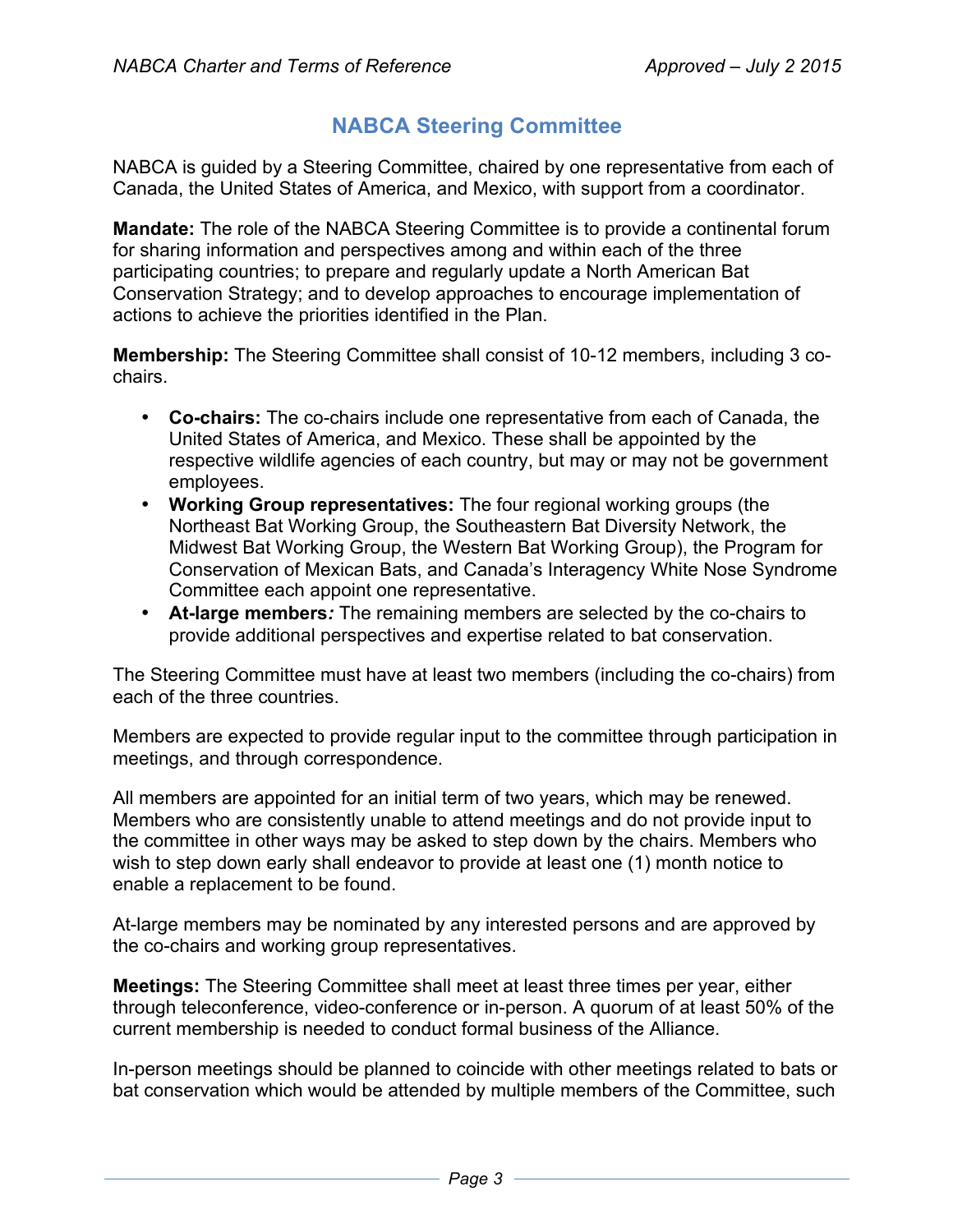as the North American Bat Research Symposium, annual White-nose Syndrome Workshop, or meetings of one or more of the bat working groups or other agency meetings. To facilitate participation by members who are unable to attend an in-person meeting, options for remote participation will be made available.

### **Coordinator**

The Steering Committee is supported by a coordinator, whose role is to promote communication among Committee members and the Alliance, and to assist in developing documents. Specific tasks include:

- Arranging meetings of the Steering Committee.
- Maintaining records of Steering Committee meetings.
- Helping to develop and maintain the Strategy, incorporating feedback and decisions from the Steering Committee.
- Helping to develop and encourage implementation of the Action Plans.
- Managing the NABCA website and other communications tools.
- Working with the Steering Committee members to engage the North American bat conservation community through NABCA.

## **North American Bat Conservation Strategy**

The Steering Committee, with support from the coordinator, shall prepare a North American Bat Conservation Strategy that sets out Strategic Priorities for bat conservation in North America and a series of objectives to achieve those priorities. These priorities shall be developed after extensive consultation throughout the bat conservation community (i.e., the Alliance).

The Steering Committee and coordinator shall then support these with a series of Action Plans that set out specific prioritized actions that will contribute to meeting the Strategic Priorities, together with timelines to achieve these actions, and indications of the key players who will contribute to their implementation. The Steering Committee will create a series of task forces that will assist with the development of these Action Plans. Each task force shall include at least one member of the Steering Committee, but may include as many additional members as are required for effective participation.

The Committee will ensure that the Strategy is reviewed at least every five (5) years, and updated if necessary. The Action Plans will be reviewed and updated annually.

## **Communication**

NABCA shall maintain a website that will provide basic information on the Alliance, including, as a minimum, the Charter and Terms of Reference, the North American Bat Conservation Strategy and the associated Action Plans.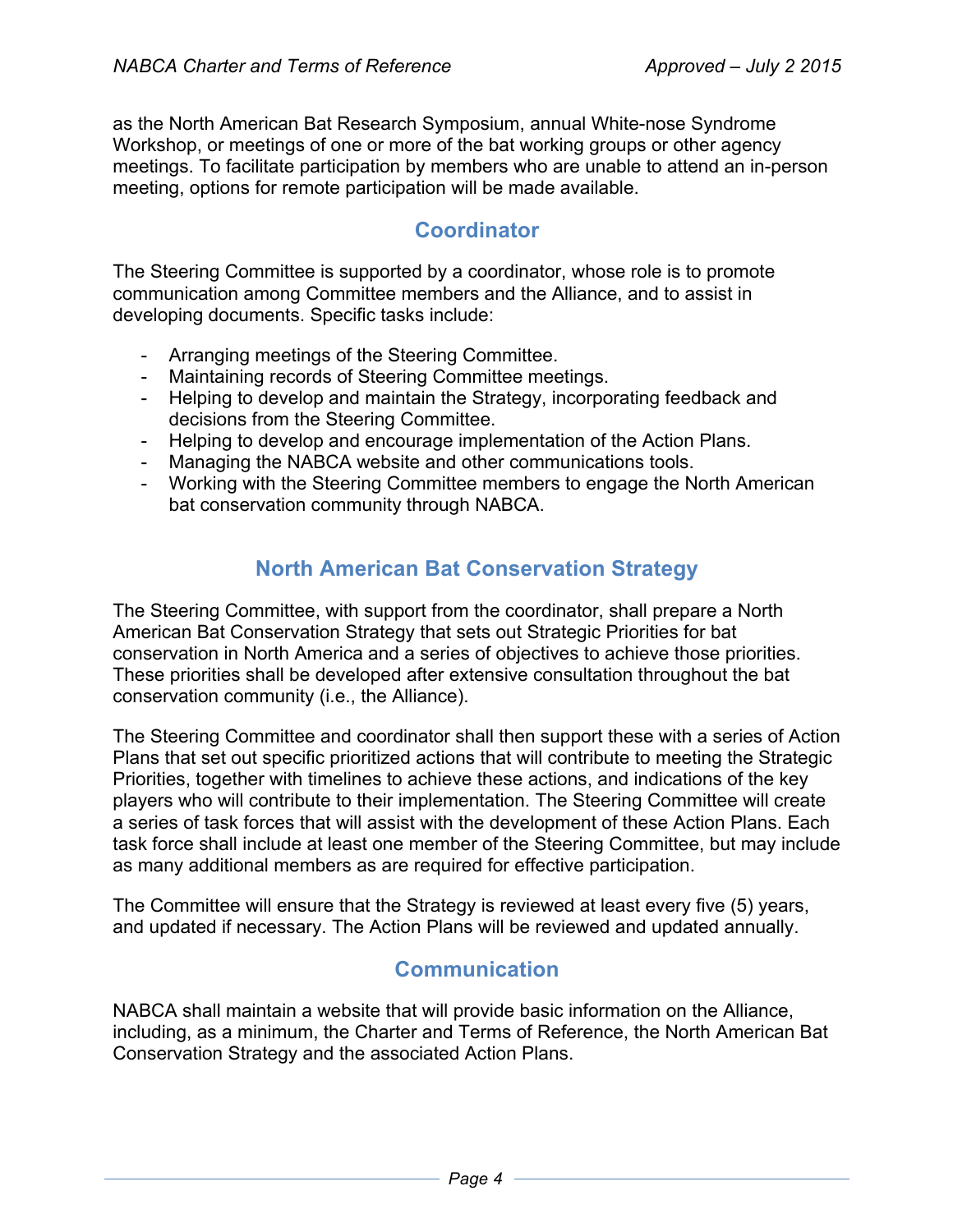To the extent possible, content will be made available in the three (3) official North American languages (English, Spanish and French), especially the home page, this Charter and the North American Bat Conservation Strategy.

To the extent possible, the site shall also provide access to other resources related to bat conservation in North America, either through links to related sites, or through posting copies of resources on the site.

NABCA shall also support communication on all aspects of bat conservation through a variety of social media and other communications tools, as appropriate, including Facebook and Twitter.